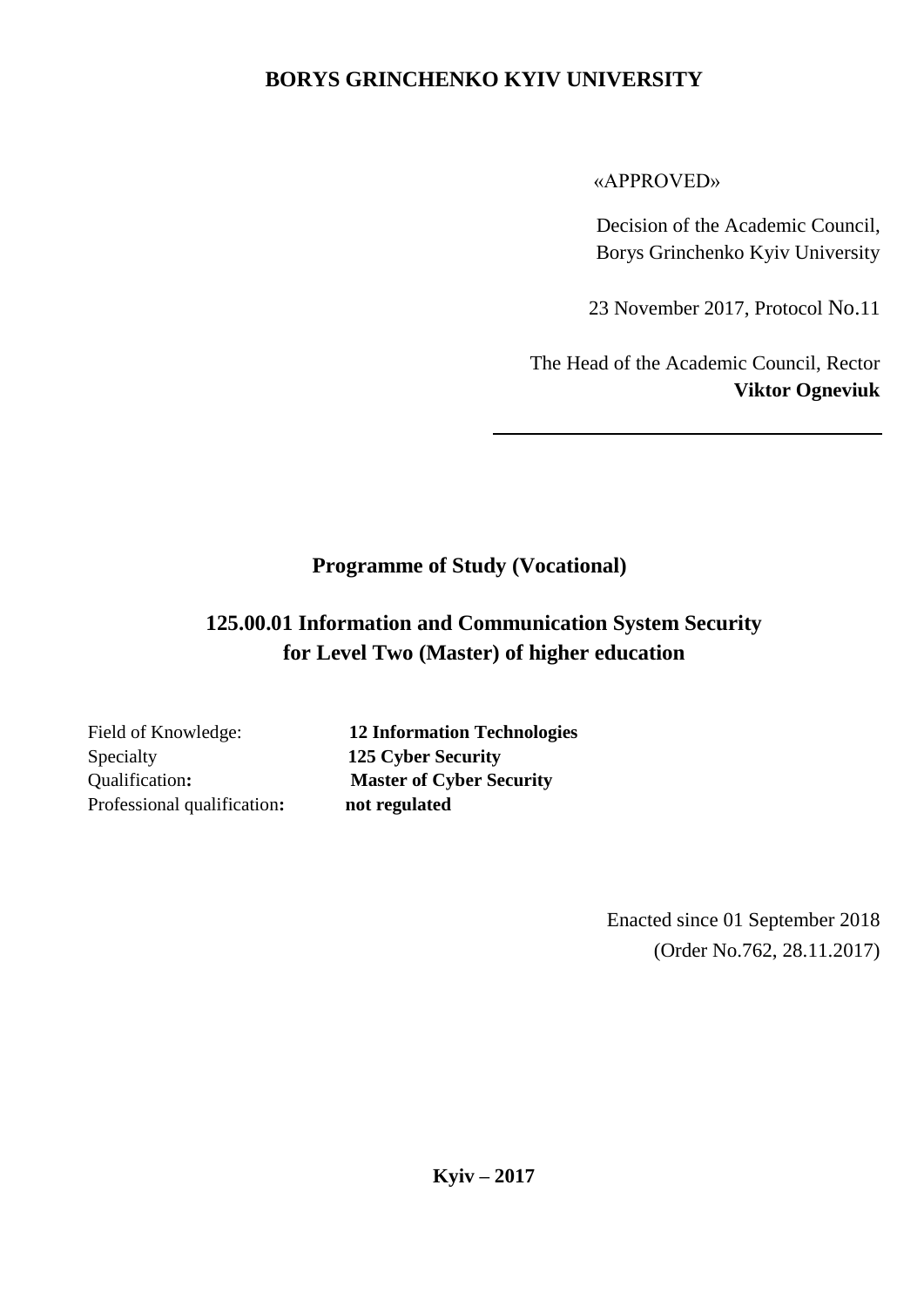#### **LETTER OF APPROVAL**

#### **Programme of Study (Vocational)**

The Chair of Information and Cyber Security Faculty of Information Technology and Management Borys Grinchenko Kyiv University Protocol No.  $\frac{1}{2018}$ The Head of the Chair \_\_\_\_\_\_\_\_\_\_\_\_\_\_\_\_\_\_\_\_\_\_ Volodymyr Buryachok

The Academic Council of the Faculty of Information Technology and Management of Borys Grinchenko Kyiv University

Protocol No.  $\frac{1}{2018}$ 

The Head of the Academic Council \_\_\_\_\_\_\_\_\_\_\_\_\_\_\_\_\_\_\_\_\_\_ Alla Mykhatska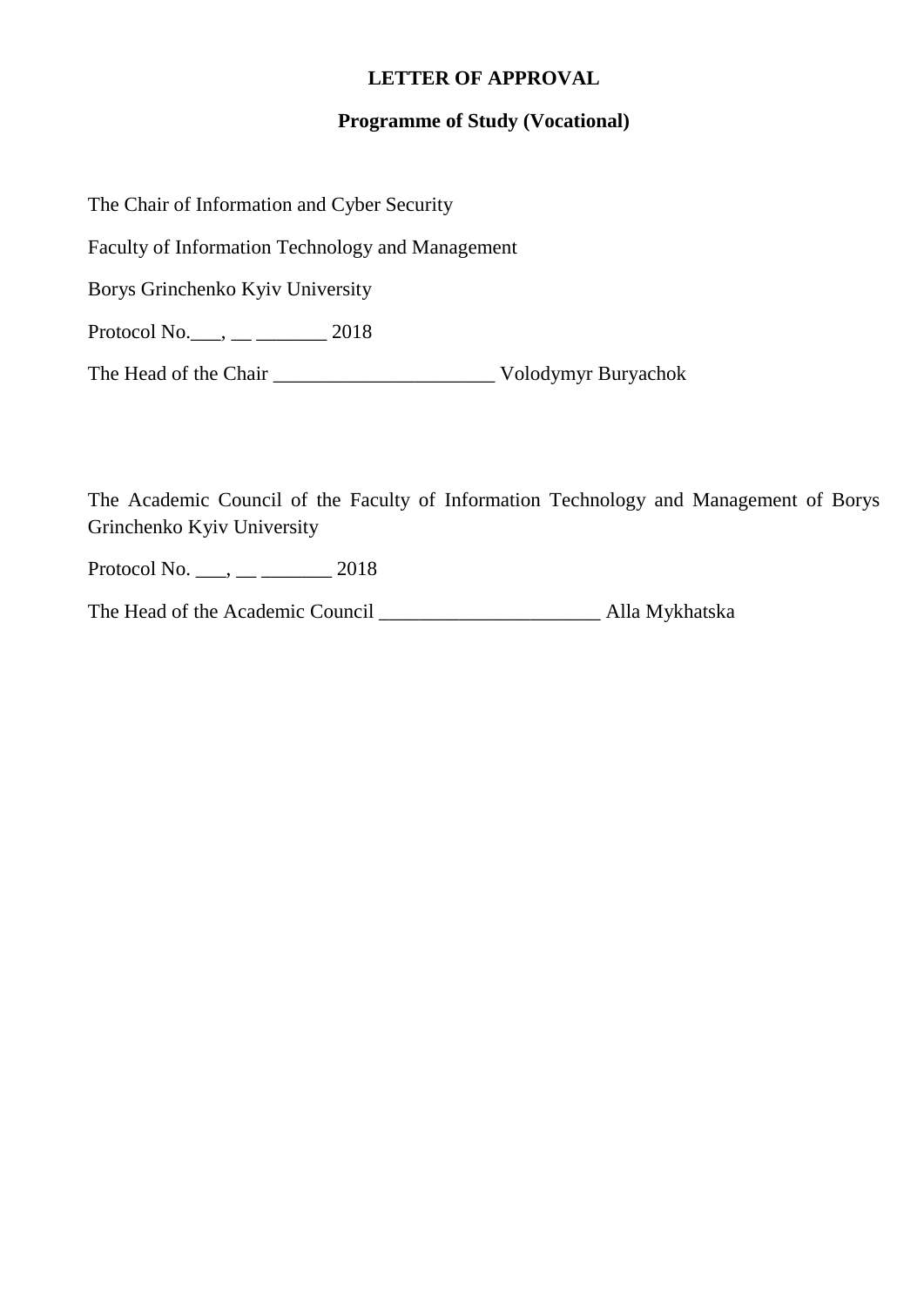#### **PREAMBLE**

The programme of study (vocational) complies with the Law of Ukraine "On Higher Education", 01.07.2015, No.1556-VІІ, and the Draft of the Standard for Higher Education of Ukraine in the field of knowledge 125 Cyber Security for Level Two (Master) of higher education by the project group:

#### **The Head of the project group:**

*Prof. Volodymyr Buryachok, PhD in Technical Sciences, the Head of the Chair of Information and Cyber Security of the Faculty of Information Technologies and Management of Borys Grinchenko Kyiv University*

#### **Members of the project group:**

*Prof. Anatoliy Bessalov, PhD in Technical Sciences, Professor of the Chair of Information and Cyber Security of the Faculty of Information Technologies and Management of Borys Grinchenko Kyiv University*

*Prof. Serhiy Toliupa, PhD in Technical Sciences, Professor of the Chair of Information and Cyber Security of the Faculty of Information Technologies and Management of Borys Grinchenko Kyiv University (part-time)*

*Vadym Abramov,Candidate of Technical Sciences, Associate Professor, Associate Professor of the Chair of Information and Cyber Security of the Faculty of Information Technologies and Management of Borys Grinchenko Kyiv University*

#### **Reviewers:**

- *1. Prof. Oleksii Smirnov, PhD in Technical Sciences, the Head of the Chair of Cyber Security and Software of Central Ukrainian National Technical University, Kropyvnytskyi*
- *2. Viacheslav Tatianin, Candidate of Technical Sciences, Senior Research Fellow, the Director of "AVTOR"Ltd, Kyiv*

The programme of study (vocational) is introduced for the first time.

The term for the review of the programme of study: \_\_\_\_ times in \_\_\_\_ years

Actualized:

| Date of Review of the |  |  |
|-----------------------|--|--|
| PS/Amendments to      |  |  |
| <b>PS</b>             |  |  |
| Signature:            |  |  |
| Full name of the PS   |  |  |
| guarantor             |  |  |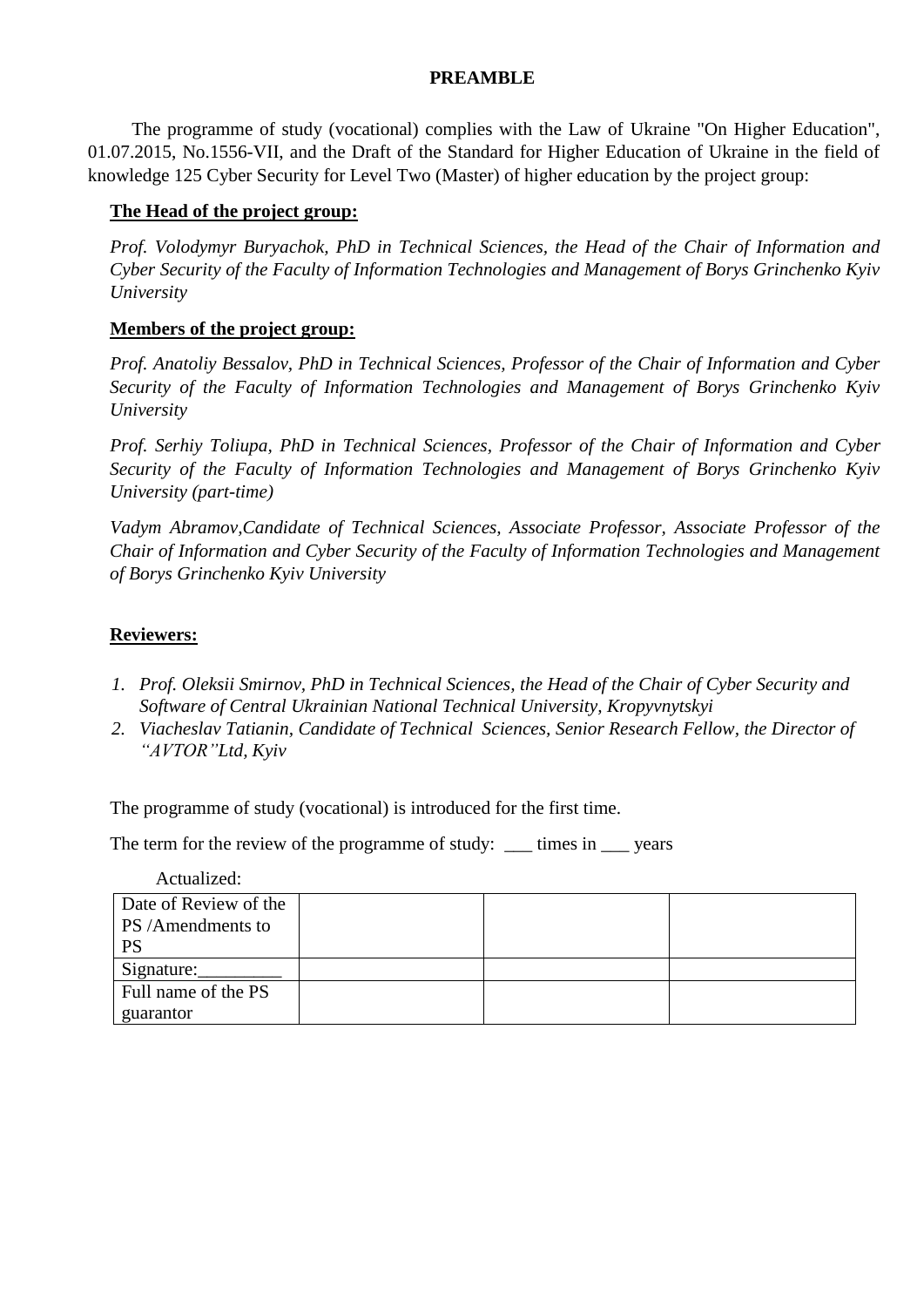## **1. PROFILE OF THE PROGRAMME OF STUDY (VOCATIONAL)**

## **125 CYBER SECURITY**

|                                | 1 - General information                                     |
|--------------------------------|-------------------------------------------------------------|
| The full name of the           | Borys Grinchenko Kyiv University                            |
| higher                         | Faculty of Information Technology and Management            |
| education institution          |                                                             |
| and the structural unit        |                                                             |
| Degree of higher               | Master                                                      |
| education                      | Master of Cyber Security                                    |
|                                | Professional qualification is not regulated                 |
| <b>Official name of the</b>    | 125.00.02 Information and communication system security     |
| programme of study             |                                                             |
| Type of diploma and            | Master degree, unitary, 90 credits ECTS                     |
| term of study according        | term of study: 1 year 4 months                              |
| to the programme               |                                                             |
| <b>Availability of</b>         | Implementation/Accreditation in 2018                        |
| accreditation                  |                                                             |
| <b>Cycle / Level</b>           | Level Two (Master) / FQ-EHEA - second cycle, QF LLL - Level |
|                                | Seven, HPK - Level Eight                                    |
| The education level            | Level One (Bachelor) of higher education                    |
| required to commence           |                                                             |
| study under the                |                                                             |
| programme                      |                                                             |
| Language (s) of teaching       | Ukrainian                                                   |
| <b>Validity of the</b>         | 2021                                                        |
| programme of study             |                                                             |
| <b>Internet address of the</b> | http://kubg.edu.ua/                                         |
| permanent placement of         |                                                             |
| the description of the         |                                                             |
| programme of study             |                                                             |
|                                | 2 - The purpose of the programme of study (vocational)      |

To provide students with fundamental training in the form of profound theoretical and practical knowledge, skills and abilities within the specialty 125 Cyber Security, sufficient for effective performance of tasks of an innovative nature on the corresponding level of professional activity in the field of information and telecommunication technologies, pedagogy and methodology of higher education.

#### **3 - Characteristics of the programme of study Subject area: 12 Information Technologies 125 Cyber Security 125.00.01 Information and**  *Objects of professional activity of graduates:* -objects of informatization, including computer, computer-based, dataprocessing, information and telecommunication systems, information resources and technologies; - information security technologies; - processes for managing the information and/or cyber security of objects to be protected. *Learning objectives:* training of professionals capable of using and implementing technologies as well as using information and/or cyber security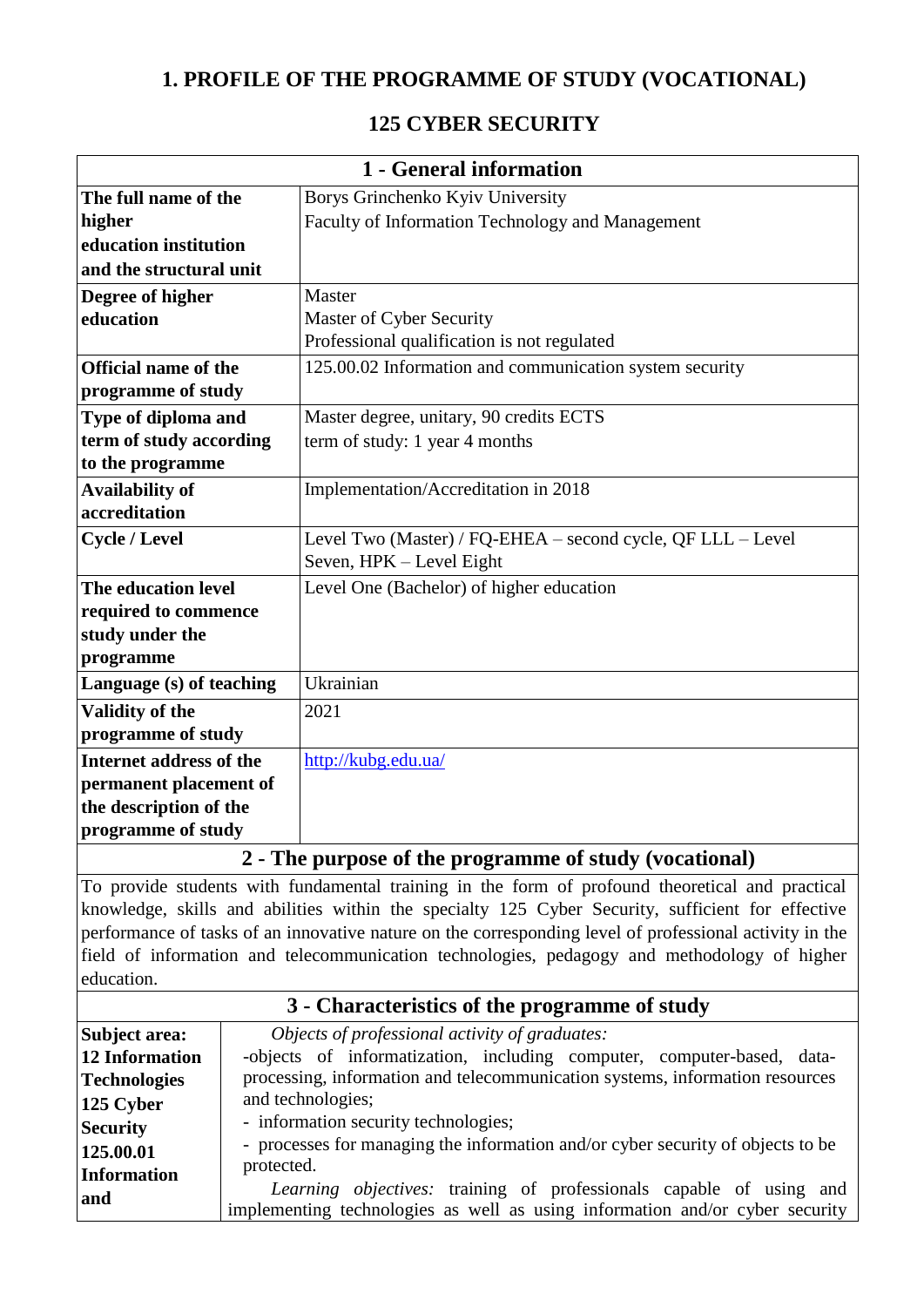| Communication                                      | methods                                                                                                                                                                                                                                                                                  |
|----------------------------------------------------|------------------------------------------------------------------------------------------------------------------------------------------------------------------------------------------------------------------------------------------------------------------------------------------|
| <b>System Security</b>                             | The theoretical content of the subject area includes thorough knowledge of:<br>- the legislative and regulatory frameworks of Ukraine and the requirements of<br>the relevant international standards and practices for the pursuit of professional<br>activities;                       |
|                                                    | - principles of maintenance of information and/or cyber security systems and<br>complexes;                                                                                                                                                                                               |
|                                                    | - theories, models and principles of access control to IP;                                                                                                                                                                                                                               |
|                                                    | - information and / or cyber security management systems theories;<br>- methods and means for detecting, managing and identifying risks;<br>- methods and means of evaluation and ensuring the necessary level of<br>information security;                                               |
|                                                    | - methods and means of technical and cryptographic protection of information;<br>- modern information and communication technologies;                                                                                                                                                    |
|                                                    | modern software and hardware of information and communication<br>technologies;                                                                                                                                                                                                           |
|                                                    | - computer-based design systems.<br>Methods, techniques and technologies: methods, techniques and technologies<br>for providing information and/or cyber security.<br>Instruments and equipment: systems of the development, provision, monitoring                                       |
|                                                    | and control of information and/or cyber security;<br>modern hardware and software of information<br>and communication<br>technologies.                                                                                                                                                   |
|                                                    | The proportion of the volumes of the general and professional components and<br>optional parts:<br>General and special (professional) competencies for the speciality (63 ECTS<br>credits, $70\%$ ):<br>- a cycle of disciplines of professionally oriented humanitarian, socio-economic |
|                                                    | and natural science training (13 ECTS credits, 390 hours);                                                                                                                                                                                                                               |
|                                                    | - a cycle of special training courses (20 ECTS credits, 600 hours) and<br>specialization (12 ECTS credits, 360 hours) with 1 term paper in the $9th$ semester<br>and master's thesis (6 ECTS credits, 180 hours).                                                                        |
|                                                    | The share of research (Semester 11), work-experienced (technological)<br>(Semester 11) and pre-diploma practices (Semester 11): 12 ECTS credits, 13%,<br>360 hours.                                                                                                                      |
|                                                    | Optional part (27 ECTS credits, 30%), among which a specialized block of<br>academic disciplines contains:                                                                                                                                                                               |
|                                                    | - the discipline of course preparation (8 ECTS credits, 240 hours);                                                                                                                                                                                                                      |
|                                                    | - the discipline of a specialized course (19 ECTS credits, 510 hours).                                                                                                                                                                                                                   |
| <b>Orientation of</b><br>the programme<br>of study | The programme of study with an applied focus on the specialization "Information"<br>and communication system security"                                                                                                                                                                   |
| The main focus<br>of the<br>programme of<br>study  | General: research in the field of practice and science of information security,<br>organization and provision of information and /or cyber security of objects to be<br>protected.                                                                                                       |
| <b>Specific</b><br>features of the                 | In order to prepare the graduates for work in the real environment of the future<br>professional activities and obtain the educational qualification of the Master of                                                                                                                    |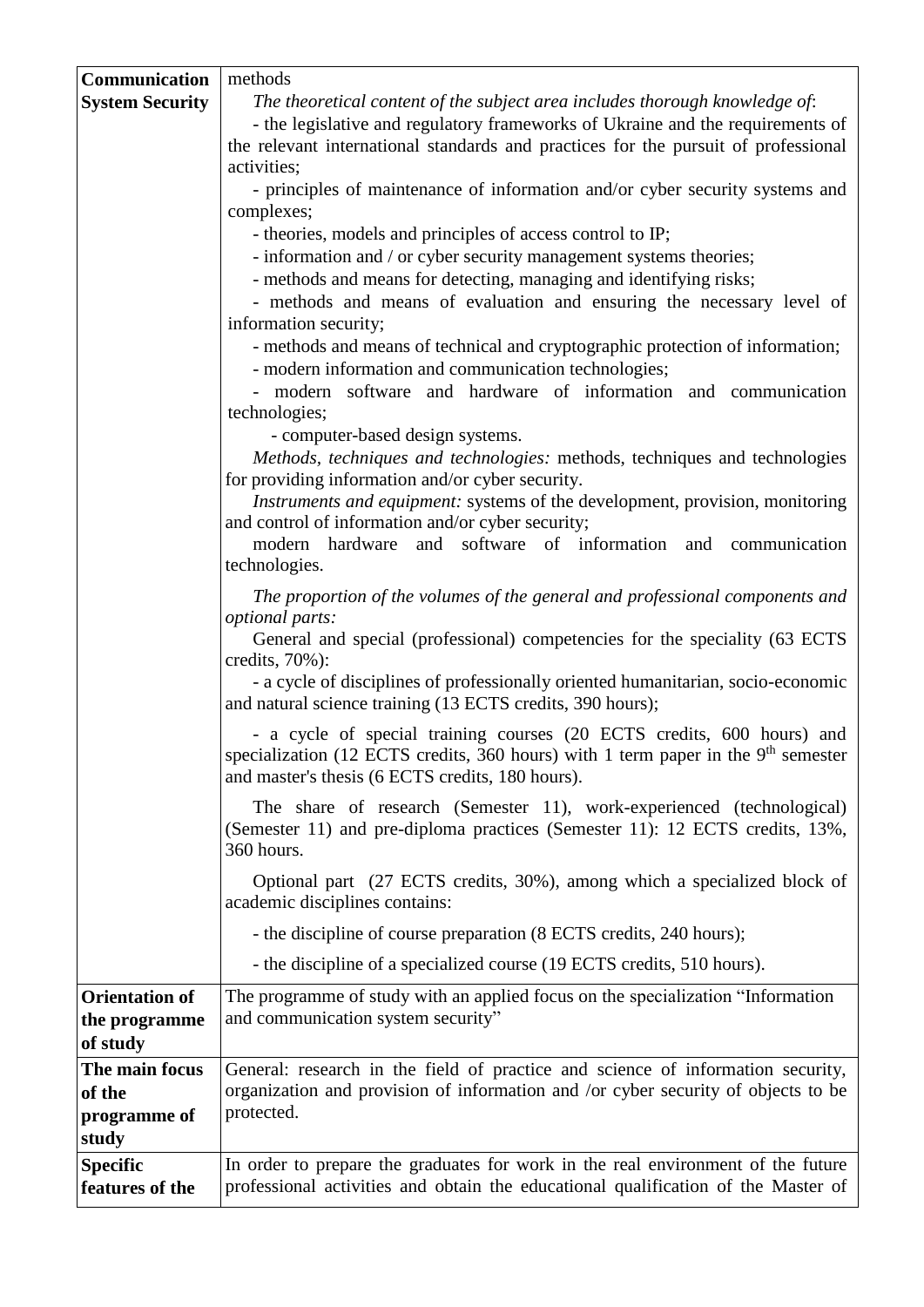| programme                           | Cyber Security, the program provides training of professionals capable of:                                                                                                                                                                                                                                                                                                                                                                                                                                                                                                                                                                                                                                                                                                                                                                                                                                                                                                                                                                                                                                                                                                                                                                                                                                                                                                                                                                                                                                                                                                                                                    |  |  |  |  |  |  |  |
|-------------------------------------|-------------------------------------------------------------------------------------------------------------------------------------------------------------------------------------------------------------------------------------------------------------------------------------------------------------------------------------------------------------------------------------------------------------------------------------------------------------------------------------------------------------------------------------------------------------------------------------------------------------------------------------------------------------------------------------------------------------------------------------------------------------------------------------------------------------------------------------------------------------------------------------------------------------------------------------------------------------------------------------------------------------------------------------------------------------------------------------------------------------------------------------------------------------------------------------------------------------------------------------------------------------------------------------------------------------------------------------------------------------------------------------------------------------------------------------------------------------------------------------------------------------------------------------------------------------------------------------------------------------------------------|--|--|--|--|--|--|--|
|                                     | - detecting and evaluating the signs of extraneous cybernetic effects;                                                                                                                                                                                                                                                                                                                                                                                                                                                                                                                                                                                                                                                                                                                                                                                                                                                                                                                                                                                                                                                                                                                                                                                                                                                                                                                                                                                                                                                                                                                                                        |  |  |  |  |  |  |  |
|                                     | - modeling possible situations of third-party cybernetic influence and predicting<br>their possible consequences;                                                                                                                                                                                                                                                                                                                                                                                                                                                                                                                                                                                                                                                                                                                                                                                                                                                                                                                                                                                                                                                                                                                                                                                                                                                                                                                                                                                                                                                                                                             |  |  |  |  |  |  |  |
|                                     | - organizing and maintaining a set of measures to ensure information and/or cyber<br>security;                                                                                                                                                                                                                                                                                                                                                                                                                                                                                                                                                                                                                                                                                                                                                                                                                                                                                                                                                                                                                                                                                                                                                                                                                                                                                                                                                                                                                                                                                                                                |  |  |  |  |  |  |  |
|                                     | - conducting research in the areas of information and/or cyber security protection<br>of national interests of Ukraine and substantiate ways to increase its effectiveness;                                                                                                                                                                                                                                                                                                                                                                                                                                                                                                                                                                                                                                                                                                                                                                                                                                                                                                                                                                                                                                                                                                                                                                                                                                                                                                                                                                                                                                                   |  |  |  |  |  |  |  |
|                                     | - counteracting the unauthorized penetration of the opposing sides to their own IT<br>systems and networks, ensuring the stability of their work, as well as restoring<br>their normal functioning after the implementation of cyber-attacks;                                                                                                                                                                                                                                                                                                                                                                                                                                                                                                                                                                                                                                                                                                                                                                                                                                                                                                                                                                                                                                                                                                                                                                                                                                                                                                                                                                                 |  |  |  |  |  |  |  |
|                                     | - providing cryptoprotection of their own information resource, etc.                                                                                                                                                                                                                                                                                                                                                                                                                                                                                                                                                                                                                                                                                                                                                                                                                                                                                                                                                                                                                                                                                                                                                                                                                                                                                                                                                                                                                                                                                                                                                          |  |  |  |  |  |  |  |
|                                     | In order to share the best practices with the future professional, coverage of the<br>latest achievements in science and technology in the educational process and the<br>rules for conducting successful business, the program provides:                                                                                                                                                                                                                                                                                                                                                                                                                                                                                                                                                                                                                                                                                                                                                                                                                                                                                                                                                                                                                                                                                                                                                                                                                                                                                                                                                                                     |  |  |  |  |  |  |  |
|                                     | - implementation of the process approach in constructing the content of profile-<br>oriented academic disciplines, student mobility, academic cooperation and youth<br>exchanges;                                                                                                                                                                                                                                                                                                                                                                                                                                                                                                                                                                                                                                                                                                                                                                                                                                                                                                                                                                                                                                                                                                                                                                                                                                                                                                                                                                                                                                             |  |  |  |  |  |  |  |
|                                     | - engagement in teaching activities of directors and professionals working either in<br>the system of vocational education, or in the field of information technologies and<br>telecommunications, as well as business representatives.                                                                                                                                                                                                                                                                                                                                                                                                                                                                                                                                                                                                                                                                                                                                                                                                                                                                                                                                                                                                                                                                                                                                                                                                                                                                                                                                                                                       |  |  |  |  |  |  |  |
|                                     | 4 - Eligibility of graduates to employment and further studying                                                                                                                                                                                                                                                                                                                                                                                                                                                                                                                                                                                                                                                                                                                                                                                                                                                                                                                                                                                                                                                                                                                                                                                                                                                                                                                                                                                                                                                                                                                                                               |  |  |  |  |  |  |  |
| <b>Eligibility to</b><br>employment | Graduates can work in the public and private sectors of Kyiv, Ukraine and the<br>European Union in the following areas:<br>1) administering Windows / Linux OS, network equipment and TCP/IP, DNS,<br>DHCP, SSL/TLS technologies, etc.;<br>2) the usage of antivirus protection tools (ESET, McAfee, Zilly, etc.), software,<br>client-server and cloud-based information security technologies (web filtering<br>systems, attack preventing systems, mail security systems against viruses and<br>spam, etc.);<br>3) creation of technical, project and operational documentation of information<br>and communication systems (thereafter - ICS) and information security systems<br>(hereafter - ISS);<br>4) customization/setup, exploitation and analysis of system processes of<br>network, client-server and cloud-based technologies;<br>5) monitoring of unauthorized activity in computer systems;<br>6) developing, implementing and operating the integrated information security<br>systems (thereafter "IISS"), as well as ISS within the information<br>telecommunication (thereafter - ITS) and computer systems;<br>7) policy-making/processes and policy formulation in the field of IT security,<br>managing the access to ITS network resources and information security risks;<br>8) conducting incident investigations and ensuring the audit of information<br>security processes;<br>9) support for scientific research, pedagogical activities, etc.<br>According to the National Classification of Professions DK 003: 2010,<br>specialists who have obtained the diploma in the PS "Information and |  |  |  |  |  |  |  |
|                                     | Communication System Security " may hold following initial positions:<br>- programmer/examiner of information and cyber security systems software;                                                                                                                                                                                                                                                                                                                                                                                                                                                                                                                                                                                                                                                                                                                                                                                                                                                                                                                                                                                                                                                                                                                                                                                                                                                                                                                                                                                                                                                                            |  |  |  |  |  |  |  |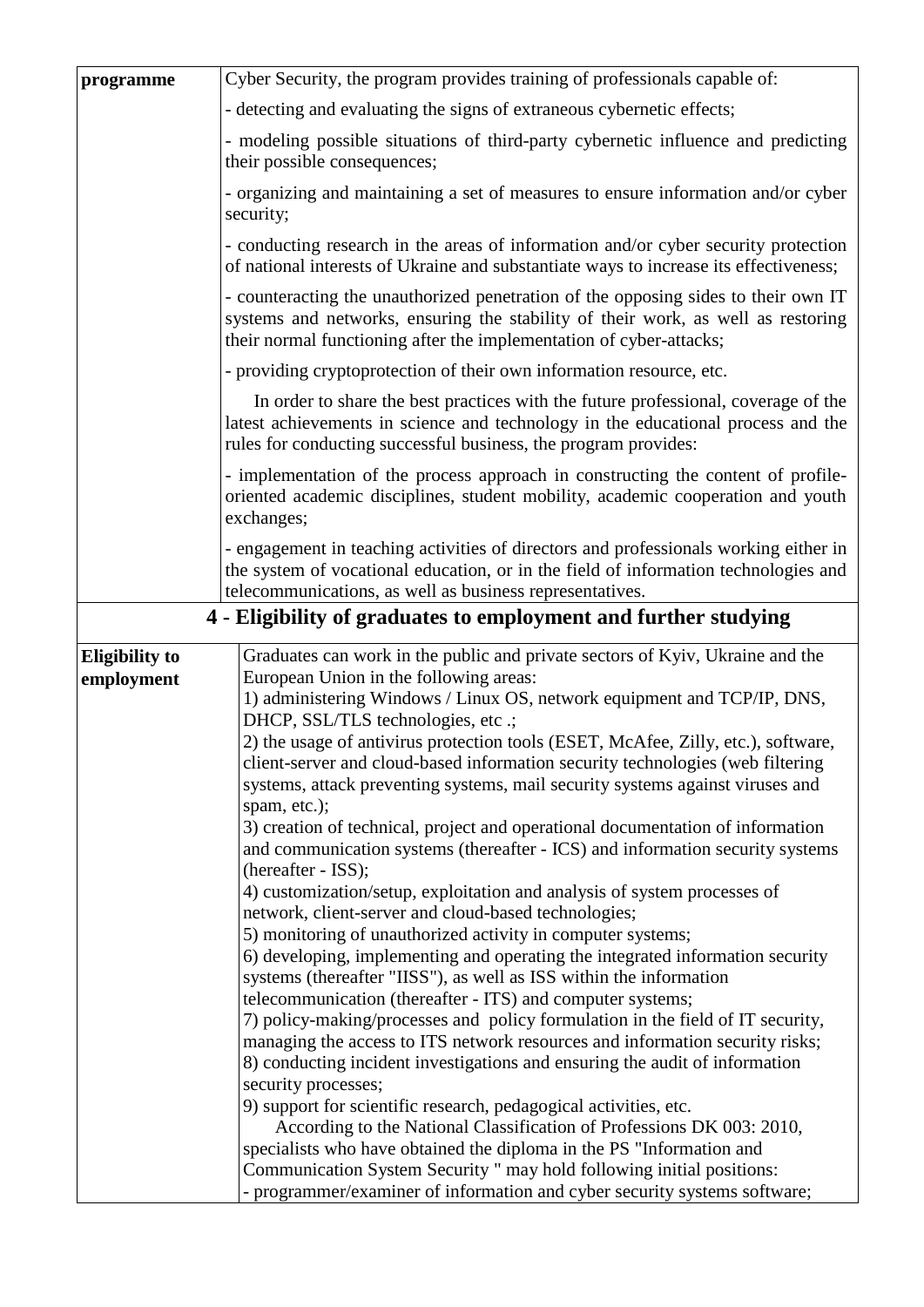|                            | - administrator of computer systems and networks;                             |                                                                                                                                          |  |  |  |  |  |  |  |  |
|----------------------------|-------------------------------------------------------------------------------|------------------------------------------------------------------------------------------------------------------------------------------|--|--|--|--|--|--|--|--|
|                            |                                                                               | - administrator of information and cyber security;                                                                                       |  |  |  |  |  |  |  |  |
|                            |                                                                               | - auditor/pentester of ICS security;                                                                                                     |  |  |  |  |  |  |  |  |
|                            |                                                                               | - developer of information protection tools;                                                                                             |  |  |  |  |  |  |  |  |
|                            |                                                                               | - a leading specialist/head of the technical information security service, etc.                                                          |  |  |  |  |  |  |  |  |
| <b>Further learning</b>    |                                                                               | Possibility to study at the Level Three of higher education in specialty 125                                                             |  |  |  |  |  |  |  |  |
|                            |                                                                               | "Cyber Security" or other related (adjacent) specializations in the field of                                                             |  |  |  |  |  |  |  |  |
|                            |                                                                               | "Information Technologies" that are consistent with the obtained Master degree,                                                          |  |  |  |  |  |  |  |  |
|                            |                                                                               | other interdisciplinary Master programs with the IT component.<br>Possibility of advanced training and obtaining additional postgraduate |  |  |  |  |  |  |  |  |
|                            | education.                                                                    |                                                                                                                                          |  |  |  |  |  |  |  |  |
|                            |                                                                               | 5 – Teaching and assessment                                                                                                              |  |  |  |  |  |  |  |  |
| <b>Teaching and</b>        |                                                                               | Based on the principles of student-centered and individually personal approach;                                                          |  |  |  |  |  |  |  |  |
| learning                   |                                                                               | teaching and learning are realized through studies based on research,                                                                    |  |  |  |  |  |  |  |  |
|                            |                                                                               | strengthening of practical and creative orientation in the form of lectures,                                                             |  |  |  |  |  |  |  |  |
|                            |                                                                               | practical classes, independent academic and research work combination using                                                              |  |  |  |  |  |  |  |  |
|                            |                                                                               | the elements of distance learning, solving applied problems, project conduction,                                                         |  |  |  |  |  |  |  |  |
|                            |                                                                               | training and field practices, term and degree papers.                                                                                    |  |  |  |  |  |  |  |  |
| <b>Assessment</b>          |                                                                               | Accumulation rating system, which involves assessing students for all types of                                                           |  |  |  |  |  |  |  |  |
|                            |                                                                               | face-to-face and extracurricular educational activities in the form of entrance,                                                         |  |  |  |  |  |  |  |  |
|                            |                                                                               | routine, degree and/or semester control and certification.                                                                               |  |  |  |  |  |  |  |  |
|                            |                                                                               |                                                                                                                                          |  |  |  |  |  |  |  |  |
| 6 - Programme competencies |                                                                               |                                                                                                                                          |  |  |  |  |  |  |  |  |
| <b>Integral</b>            |                                                                               | Ability to solve complex specialized tasks and practical problems in the field of                                                        |  |  |  |  |  |  |  |  |
| competence                 | information and/or cyber security, characterized by complexity and incomplete |                                                                                                                                          |  |  |  |  |  |  |  |  |
|                            | certainty of conditions.                                                      |                                                                                                                                          |  |  |  |  |  |  |  |  |
| <b>General</b>             | $GC-1$                                                                        | Ability to communicate professionally in a foreign language                                                                              |  |  |  |  |  |  |  |  |
| competence $(GC)$          | $GC-2$                                                                        | Ability to acquire new knowledge, accumulate and apply scientific and                                                                    |  |  |  |  |  |  |  |  |
|                            |                                                                               | pedagogical abilities in practical situations.                                                                                           |  |  |  |  |  |  |  |  |
|                            | $GC-3$                                                                        | Ability to identify, generate, analyze and solve problems in the                                                                         |  |  |  |  |  |  |  |  |
|                            |                                                                               | professional field.                                                                                                                      |  |  |  |  |  |  |  |  |
| <b>Professional</b>        | $PC-1$                                                                        | Ability to apply modern information and security technologies in the                                                                     |  |  |  |  |  |  |  |  |
|                            |                                                                               | field of information security                                                                                                            |  |  |  |  |  |  |  |  |
| competence (PC)            |                                                                               |                                                                                                                                          |  |  |  |  |  |  |  |  |
|                            | $PC-2$                                                                        | Ability to detect vulnerabilities and provide wired and wireless                                                                         |  |  |  |  |  |  |  |  |
|                            |                                                                               | network security, investigate information and/or cyber security                                                                          |  |  |  |  |  |  |  |  |
|                            |                                                                               | incidents and counteract malware.                                                                                                        |  |  |  |  |  |  |  |  |
|                            | $PC-3$                                                                        | Ability to ensure the safety of Web resources, restore its regular                                                                       |  |  |  |  |  |  |  |  |
|                            |                                                                               | functioning as a result of crashes and failures of different forms and                                                                   |  |  |  |  |  |  |  |  |
|                            |                                                                               | origins.                                                                                                                                 |  |  |  |  |  |  |  |  |
|                            | $PC-4$                                                                        | Ability to secure information network resources and cryptographic                                                                        |  |  |  |  |  |  |  |  |
|                            |                                                                               | protection in information and/or cyber security systems.                                                                                 |  |  |  |  |  |  |  |  |
|                            | $PC-5$                                                                        | Ability to ensure the protection of information processed in                                                                             |  |  |  |  |  |  |  |  |
|                            |                                                                               | information and communication systems, as well as administrate and                                                                       |  |  |  |  |  |  |  |  |
|                            |                                                                               | operate them.                                                                                                                            |  |  |  |  |  |  |  |  |
|                            |                                                                               | 7 - Programme learning outcomes                                                                                                          |  |  |  |  |  |  |  |  |
| <b>Knowledge and</b>       | PLO1                                                                          | - ability to apply knowledge of foreign languages to provide the                                                                         |  |  |  |  |  |  |  |  |
| understanding              |                                                                               | effectiveness of professional communication;                                                                                             |  |  |  |  |  |  |  |  |
|                            |                                                                               |                                                                                                                                          |  |  |  |  |  |  |  |  |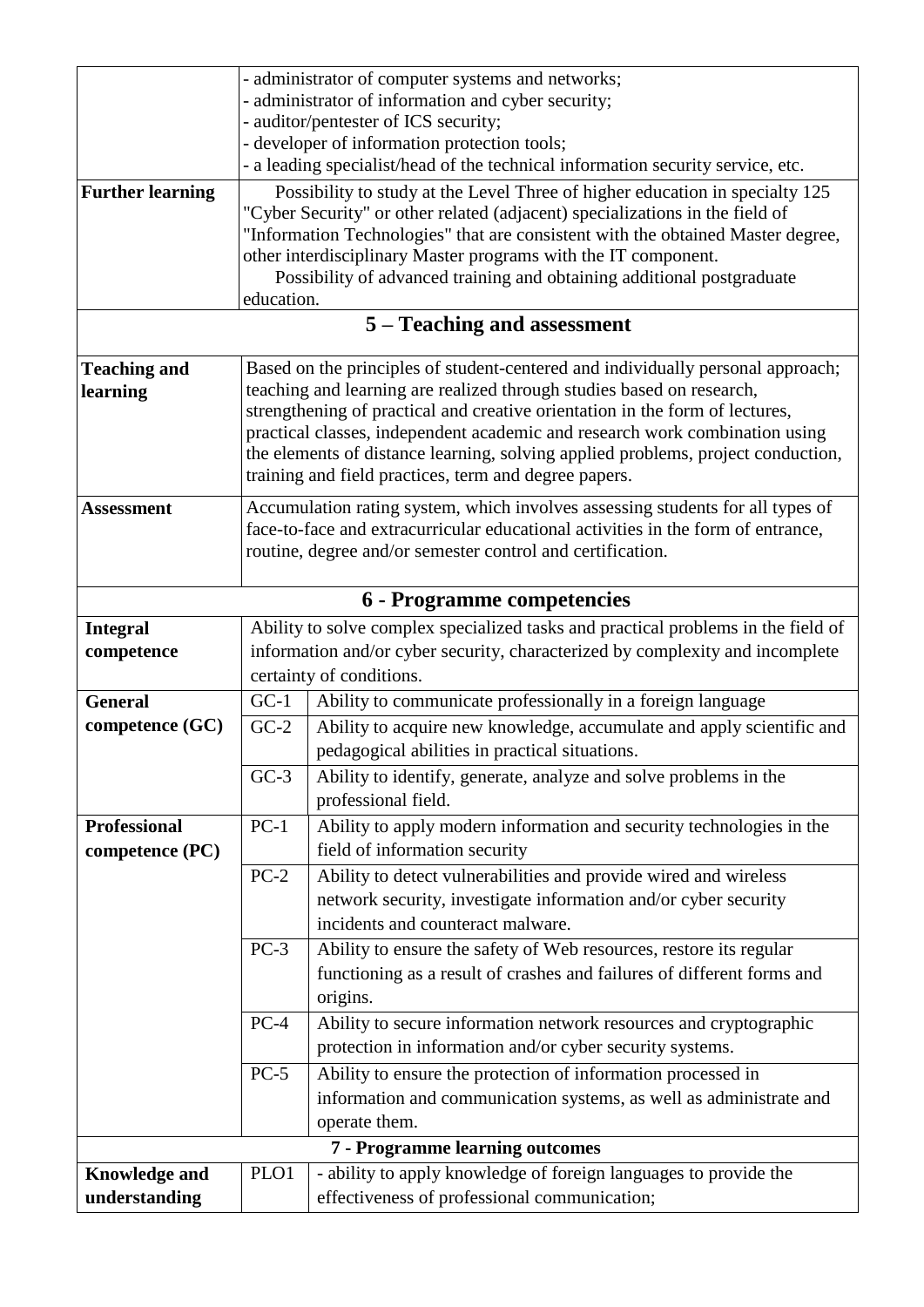|                  | - ability to diagnose and interpret situations, plan and conduct                                                                      |
|------------------|---------------------------------------------------------------------------------------------------------------------------------------|
|                  | scientific research, critically comprehend the fundamental theories,                                                                  |
|                  | principles, methods and concepts in studying and professional activity;                                                               |
|                  | - ability to represent obtained knowledge and skills of the theory and                                                                |
|                  | practice of ISS in oral and/or written form in front of a professional                                                                |
|                  | and non-professional audience;                                                                                                        |
| PLO <sub>2</sub> | - ability to identify and formulate actual scientific problems, generate                                                              |
|                  | and integrate new ideas and knowledge in the field of information                                                                     |
|                  | and/or cyber security;                                                                                                                |
|                  | - ability to apply specialized software packages, modern information                                                                  |
|                  | and/or security technologies in the field of information security;                                                                    |
|                  | - to know the vulnerability and methods of its application in various                                                                 |
|                  | telecommunication technologies;                                                                                                       |
|                  | - to know how to deal with the vulnerability, as well as to be aware of                                                               |
|                  | specialized network equipment used to secure corporate networks;                                                                      |
|                  | - ability to design protected wired telecommunication systems (taking                                                                 |
|                  | into account possible threats);                                                                                                       |
|                  | - to know the methods of organizing secure data transmission in an                                                                    |
|                  | unprotected environment;                                                                                                              |
| PLO <sub>3</sub> | - to know the vulnerability and methods of its application in in                                                                      |
|                  | wireless and mobile networks;                                                                                                         |
|                  | - ability to detect threats of penetration or attacker's access to such                                                               |
|                  | networks;                                                                                                                             |
|                  | - to know the specialized network equipment used to provide the                                                                       |
|                  | safety of wireless and mobile networks;                                                                                               |
|                  | - to be able to design protected wireless networks (taking into account                                                               |
|                  | possible threats);                                                                                                                    |
| PLO <sub>4</sub> | - to know the methods of developing and testing software for detecting                                                                |
|                  | and eliminating activities that threaten system security (antivirus,                                                                  |
|                  | firewalls, sniffers, port scanners);                                                                                                  |
| PLO <sub>5</sub> | - ability to conduct semantic analysis of files;                                                                                      |
|                  | - ability to detect malware according to its structure and mode of                                                                    |
|                  | behavior;                                                                                                                             |
|                  | - ability to recover damaged information;                                                                                             |
|                  | - ability to model software vulnerability and use design patterns to                                                                  |
|                  | protect software;                                                                                                                     |
| PLO <sub>6</sub> | - to know the existing vulnerability of Web resources (SQL injections,                                                                |
|                  | brute-force, XSS, etc) and ways to deal with them during the                                                                          |
|                  | development phase and in the following process of deployment;                                                                         |
|                  | - know the design patterns of secure Web applications;                                                                                |
| PLO <sub>7</sub> | - to know the methods of network resources testing for security<br>vulnerability;                                                     |
|                  |                                                                                                                                       |
|                  | - ability to eliminate it;                                                                                                            |
| PLO <sub>8</sub> | - ability to organize the processes of incidents investigation in<br>accordance with the standards of ISO 27001, ISO 20000, ISO / IEC |
|                  | TR 18044, NIST SP 800-61, CMU / SEI-2004-TR-015, ISO 27035,                                                                           |
|                  | ISO 27037. ISO 27031;                                                                                                                 |
|                  |                                                                                                                                       |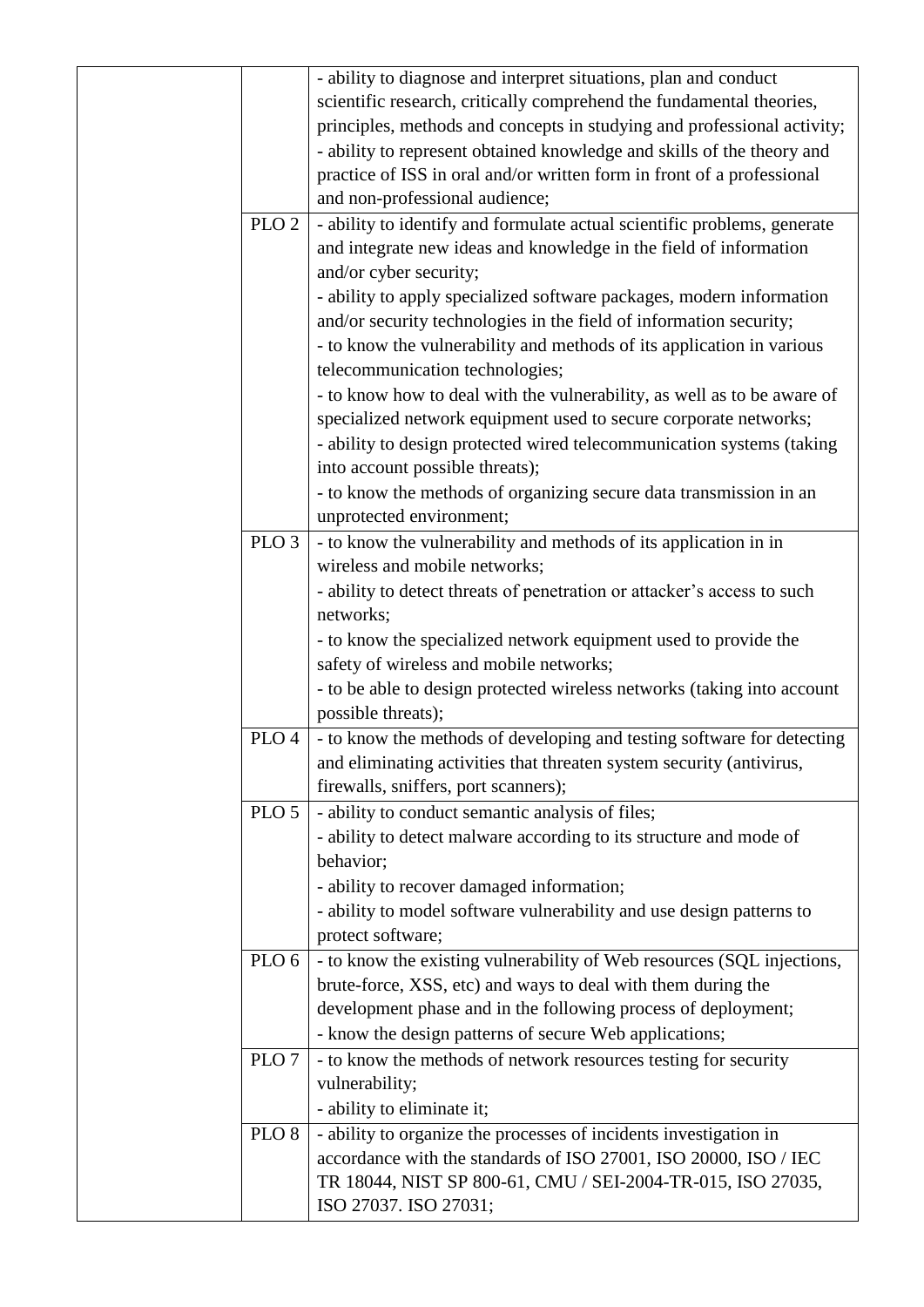|                               | PLO <sub>9</sub> | - to have practical skills in conducting security audits of ICS, its                                             |
|-------------------------------|------------------|------------------------------------------------------------------------------------------------------------------|
|                               |                  | administration and exploitation;                                                                                 |
|                               |                  | - ability to design perspective cryptosystems and apply modern                                                   |
|                               |                  | technologies of cryptographic protection of information in information                                           |
|                               |                  | and/or cyber security systems.                                                                                   |
|                               |                  | 8 - Resource support for the implementation of the programme                                                     |
| <b>Personnel support</b>      |                  | The personnel support of the programme of study consists of the academic                                         |
|                               |                  | staff of the Chair of Information and Cyber Security. The academic staff of                                      |
|                               |                  | the Chair of Information Technologies and Mathematical Sciences of the                                           |
|                               |                  | faculty of Information Technology and Management (FITM) is involved in                                           |
|                               |                  | the teaching of certain disciplines in accordance with their competence and                                      |
|                               |                  | experience.                                                                                                      |
|                               |                  | The practice-oriented PS involves the broad participation of practical                                           |
|                               |                  | experts who correspond to the specialization of the programme, which                                             |
|                               |                  | enhances the synergy of theoretical and practical training. The head of the                                      |
|                               |                  | project team and the academic staff, that ensure its implementation, comply                                      |
|                               |                  | with the requirements specified by the License terms for conducting                                              |
|                               |                  | academic activity of educational institutions.                                                                   |
| <b>Material and technical</b> |                  | Competence development centers are well-equipped with hardware and                                               |
| support                       |                  | software, visual and methodological materials:                                                                   |
|                               |                  | 1) "Research Center of Operation Technologies and ICS and Network                                                |
|                               |                  | Security " with:                                                                                                 |
|                               |                  | - "Computer Network and Cyber Security Laboratory",                                                              |
|                               |                  | - "ICSS Laboratory"                                                                                              |
|                               |                  | "Antivirus Protection Laboratory";                                                                               |
|                               |                  | 2) "Research Center of Information Resources Security Technologies" with:                                        |
|                               |                  | - "Information Asset Security Laboratory" (educational cyberpolygon)                                             |
|                               |                  | - "Technical and Cryptographic Information Security Systems                                                      |
|                               |                  | Laboratory ";                                                                                                    |
|                               |                  | 3) "Modeling and Programming Center"                                                                             |
|                               |                  | 4) "Laboratory of embedded systems and 3D modeling", etc.                                                        |
| <b>Information and</b>        |                  | Librarian electronic resources, electronic scientific editions, electronic                                       |
| educational-                  |                  | training courses with the possibility of distance learning and independent                                       |
| methodological                |                  | work, Microsoft cloud services.                                                                                  |
| support                       |                  |                                                                                                                  |
|                               |                  | 9 - Academic mobility                                                                                            |
| <b>National Credit</b>        |                  | The Regulation on the procedure for the implementation of the right on                                           |
| <b>Mobility</b>               |                  | academic mobility of participants in the educational process of the                                              |
| <b>International Credit</b>   |                  | University was put into effect by order of 30.09.2016                                                            |
| <b>Mobility</b>               |                  | Agreements on student mobility with the Pomorskaya Academy in Slupsk<br>(Poland), Vilnius University (Lithuania) |
|                               |                  | Erasmus + CA1 Program with Foggia University (Italy), University of                                              |
|                               |                  | Cadiz (Spain)                                                                                                    |
|                               |                  | Agreements on student mobility with universities in European countries and                                       |
|                               |                  | within the Erasmus + KA1 programme: University of Vilnius (Lithuania),                                           |
|                               |                  | Constantine the Philosopher University in Nitra (Slovakia), University of                                        |
|                               |                  | Extremadura (Spain), University of Silesia in Katowice (Poland), Jan                                             |
|                               |                  |                                                                                                                  |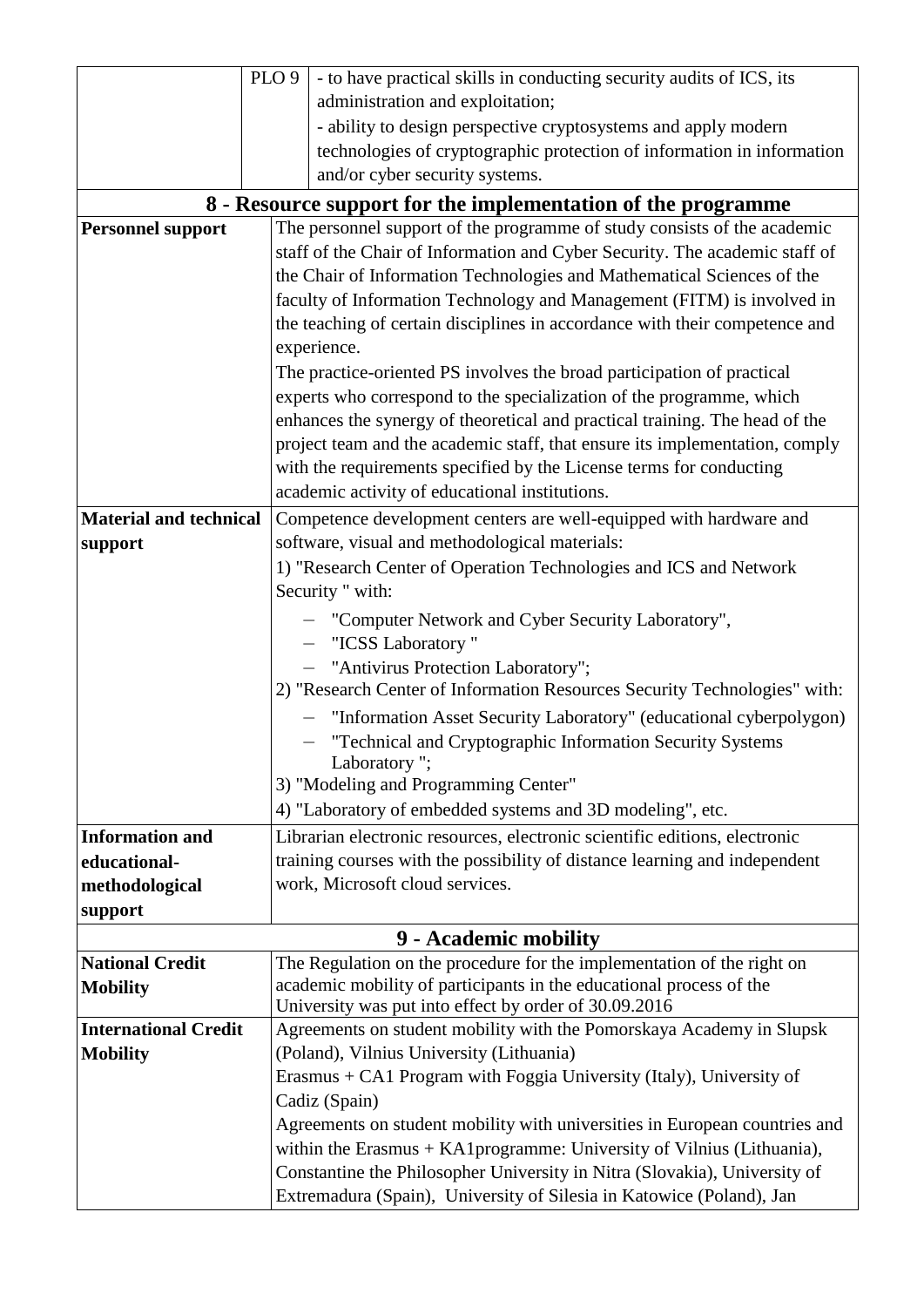|                            | Długosz Academy in Częstochowa (Poland), University of Ostrava (Czech         |
|----------------------------|-------------------------------------------------------------------------------|
|                            | Republic), Paris-Sorbonne University (France), University of Lisbon           |
|                            | (Portugal) and others.                                                        |
| <b>Studying of foreign</b> | According to the License, the preparation of foreigners and stateless persons |
| higher education           | is envisaged.                                                                 |
| <b>learners</b>            |                                                                               |

# **2. The List of the Components and their Logical Coherence of the Programme of Study (vocational)**

2.1. List and distribution of credit volume of disciplines for the preparation in the field of study 125 "Cyber Security" for Level Two (Master degree) of higher education

(90 credits ECTS - 1 year 4 months)

| Component Code     | Components of the Programme of Study (academic discipline,<br>practice, degree paper)                                                                    | Credits<br>ECTS  | Distribution of<br>hours by academic<br>years and<br>semesters<br>Year<br>of<br>Year of<br>Study 5<br>Study<br>6<br>semester<br>9<br>10<br>11 |                   |                 | The Form<br>of the Final<br>Control |
|--------------------|----------------------------------------------------------------------------------------------------------------------------------------------------------|------------------|-----------------------------------------------------------------------------------------------------------------------------------------------|-------------------|-----------------|-------------------------------------|
| 1.                 | <b>Compulsory components of PS</b>                                                                                                                       |                  |                                                                                                                                               |                   |                 |                                     |
|                    | 1. Academic disciplines                                                                                                                                  |                  |                                                                                                                                               |                   |                 |                                     |
| ОДФ.01             | Formation of special (professional, objective) competencies<br>Foreign language/for professional purpose                                                 | 5                | 3                                                                                                                                             | 2                 |                 | Credit                              |
| ОДФ.02             | Research and science organization                                                                                                                        | 4                | $\overline{4}$                                                                                                                                |                   |                 | Credit                              |
| ОДФ.03             | General applied theory of security systems                                                                                                               | 4                | 4                                                                                                                                             |                   |                 | Exam                                |
| ОДФ.04             | Network infrastructure security technologies                                                                                                             | 7                | $\overline{7}$                                                                                                                                |                   |                 | Exam, TP                            |
| <b>ОДФ.05</b>      | Wireless and mobile network security technologies                                                                                                        | 7                | 7                                                                                                                                             |                   |                 | Credit                              |
| ОДФ.06             | Web-resources security technologies                                                                                                                      | 6                |                                                                                                                                               | 6                 |                 | Exam                                |
| ОДФ.07             | Security Investigation Technologies                                                                                                                      | 6                |                                                                                                                                               | 6                 |                 | Credit                              |
| ОДФ.08             | Applied aspects of penetration and ethical hacking testing                                                                                               | 6                |                                                                                                                                               | 4                 | $\overline{2}$  | Credit,                             |
|                    | <b>Total</b>                                                                                                                                             | $\overline{45}$  | 25                                                                                                                                            | 18                | $\overline{2}$  | Exam                                |
|                    | 2. Practice                                                                                                                                              |                  |                                                                                                                                               |                   |                 |                                     |
| $0$ <sub>01</sub>  | Field (Technological) Practice                                                                                                                           | 3                |                                                                                                                                               |                   | 3               | Credit                              |
| $\overline{OH.02}$ | Scientific research practice                                                                                                                             | 3                |                                                                                                                                               |                   | $\overline{3}$  | Credit                              |
| $OT.03$            | Pre-diploma practice                                                                                                                                     | 6                |                                                                                                                                               |                   | 6               | Credit                              |
|                    | <b>Total</b>                                                                                                                                             | $\overline{12}$  | $\mathbf{0}$                                                                                                                                  | 0                 | $\overline{12}$ |                                     |
|                    | 3. Certification                                                                                                                                         |                  |                                                                                                                                               |                   |                 |                                     |
| OA.1               | Preparation of Qualification Master Degree Paper                                                                                                         | 4,5              |                                                                                                                                               | 4,5               |                 |                                     |
|                    | Master Degree Paper Defense                                                                                                                              | $\overline{1,5}$ |                                                                                                                                               |                   | 1,5             |                                     |
|                    | <b>Total</b>                                                                                                                                             | $\overline{6}$   | $\bf{0}$                                                                                                                                      | $\overline{4,5}$  | 1,5             |                                     |
|                    | <b>Total amount of the compulsory components</b>                                                                                                         | $\overline{63}$  | $\overline{25}$                                                                                                                               | $\overline{22,5}$ | 15,5            |                                     |
| 2                  | <b>Optional components of PS</b><br>4. Academic disciplines                                                                                              |                  |                                                                                                                                               |                   |                 |                                     |
|                    | 4.1. Specialized block of Academic disciplines                                                                                                           |                  |                                                                                                                                               |                   |                 |                                     |
|                    |                                                                                                                                                          |                  |                                                                                                                                               |                   |                 | Credit,                             |
| ВДС.01             | Monitoring and administration of secure IT systems and networks                                                                                          | 7                | 5                                                                                                                                             | 2                 |                 | Exam                                |
| <b>ВДС.02</b>      | Technologies of development and network security software testing                                                                                        | 6                |                                                                                                                                               | 6                 |                 | Exam                                |
| ВДС.03             | Malware counteraction technologies                                                                                                                       | 6                |                                                                                                                                               |                   | 6               | Exam                                |
| <b>ВДС.04</b>      | Mathematical methods of cryptography                                                                                                                     | 4                |                                                                                                                                               | 4                 |                 | Credit                              |
| ВДС.05             | Methods of construction and cryptosystem analysis                                                                                                        | 4                |                                                                                                                                               |                   | $\overline{4}$  | Credit                              |
|                    | Total amount of the optional components                                                                                                                  | $\overline{27}$  | 5                                                                                                                                             | $\overline{12}$   | $\overline{10}$ |                                     |
|                    | 4.2. Free choice of academic disciplines from the course catalogue (a student chooses academic disciplines in<br>accordance with following ECTS credits) |                  |                                                                                                                                               |                   |                 |                                     |
| ВД 1.01            | The choice from the course catalogue                                                                                                                     | 27               | 5                                                                                                                                             | 12                | 10              | Credit,                             |
|                    |                                                                                                                                                          |                  |                                                                                                                                               |                   |                 | Exam                                |
|                    | Total amount of the optional components                                                                                                                  | 27               |                                                                                                                                               |                   |                 |                                     |
|                    | TOTAL AMOUNT OF THE PROGRAMME OF STUDY                                                                                                                   | 90               | 30                                                                                                                                            | 34,5              | 25,5            |                                     |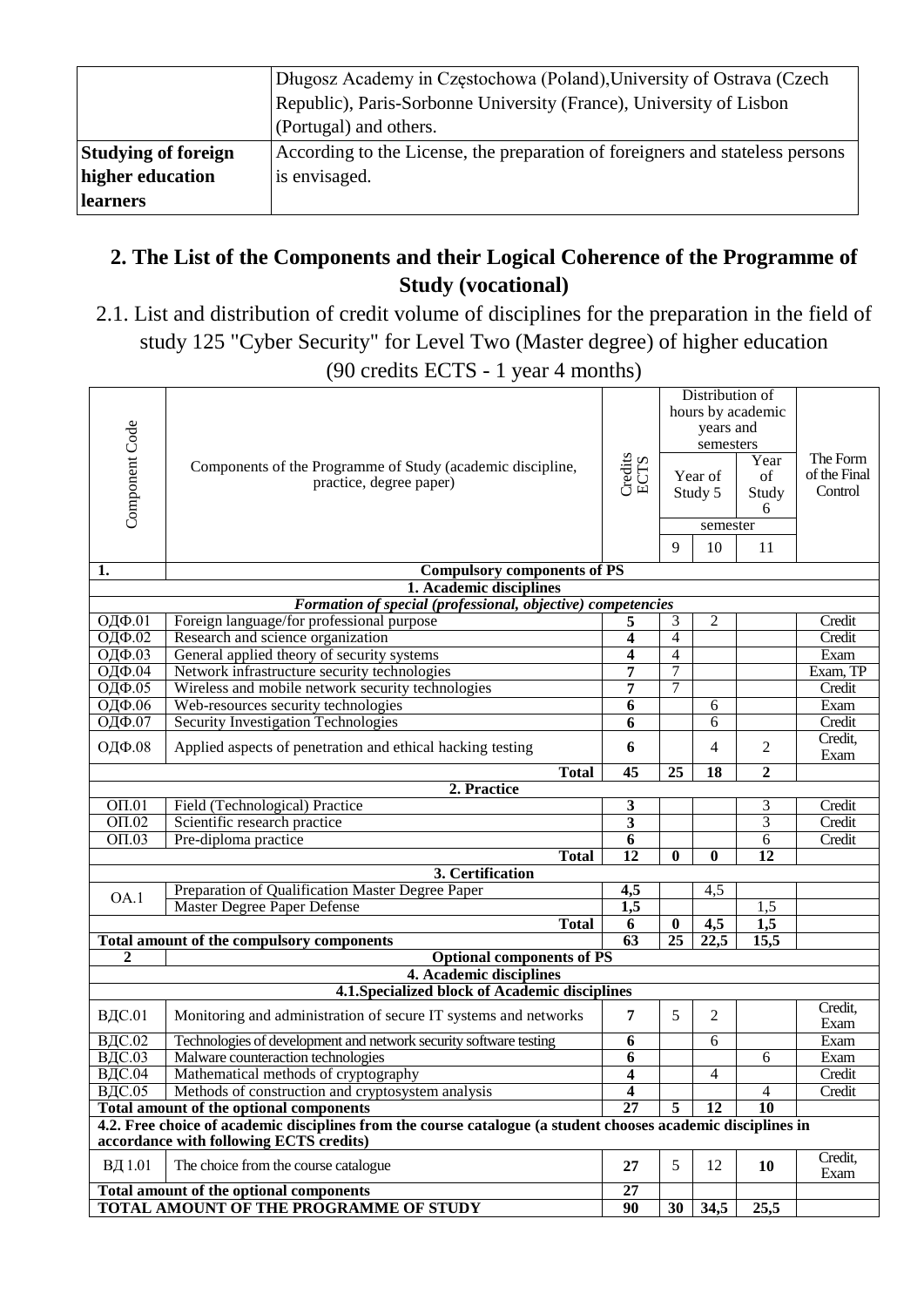|                                                                                        | <b>Year of Study 5</b>                                                                    | <b>Year of Study 6</b>                                                |                                                                                                              |                                                                      |                                                                                    |  |
|----------------------------------------------------------------------------------------|-------------------------------------------------------------------------------------------|-----------------------------------------------------------------------|--------------------------------------------------------------------------------------------------------------|----------------------------------------------------------------------|------------------------------------------------------------------------------------|--|
|                                                                                        | <b>Semester 9</b>                                                                         |                                                                       | <b>Semester 10</b>                                                                                           | <b>Semester 11</b>                                                   |                                                                                    |  |
|                                                                                        | Foreign language of professional direction,<br>$3+2=5$ credits                            |                                                                       | <b>Methods of</b><br>construction<br>and                                                                     | <b>Scientific</b><br>research<br>practice,<br>3 credits              |                                                                                    |  |
| <b>Research and</b><br>science<br>organization,<br><b>4</b> credits                    | <b>Network</b><br><i>infrastructure</i><br>security<br>technologies,<br><b>7</b> credits  | Web-<br>resources<br>security<br>technologies,<br><b>6</b> credits    | <b>Mathematical</b><br>methods of<br>cryptography,<br><b>4</b> credits                                       | cryptosystem<br>analysis,<br><b>4</b> credits                        | <b>Field</b><br>(Technological)<br>Practice,<br>3 credits                          |  |
| <b>General</b><br>applied<br>theory of<br>security<br>systems,<br><b>4</b> credits     | <b>Wireless and</b><br>mobile<br>network<br>security<br>technologies,<br><b>7</b> credits | <b>Security</b><br>Investigation<br>Technologies,<br><b>6</b> credits | <b>Technologies of</b><br>development<br>and network<br>security<br>software<br>testing,<br><b>6</b> credits | <b>Malware</b><br>counteraction<br>technologies,<br><b>6</b> credits | Pre-diploma<br>practice, 6<br>credits                                              |  |
| Monitoring and administration of secure IT<br>systems and networks,<br>$5+2=7$ credits |                                                                                           |                                                                       | <b>Applied aspects of penetration</b><br>and ethical hacking testing,<br>$4+2=6$ credits                     |                                                                      | <b>Preparation of</b><br>Qualification<br><b>Master Degree</b><br>Paper, 6 credits |  |

## 2.2 Structurally logical framework of PS

## **3. Form of Certification for higher education applicants**

Certification of higher education learners taking PS 125.00.02 "Information and communication system security", specialty 125 "Cyber security" is conducted by the examination commission in accordance with the requirements of the programme. The examination commission may include representatives of employers and their associations, in accordance with the regulations on the examination commission approved by the Academic Council of the University.

Students who have fulfilled all the requirements of the PS are admitted to the certification. The certification includes a set of knowledge, skills, other competences acquired by students in the studying process. The certification date is determined by the curriculum and the timetable of the studying process.

The certification is conducted openly in the form of public defense of the qualification master degree paper. Having passed the certification, the student who has successfully completed the PS is issued with the document of the standard form leading to the corresponding master degree qualification: "Master of Cyber Security".